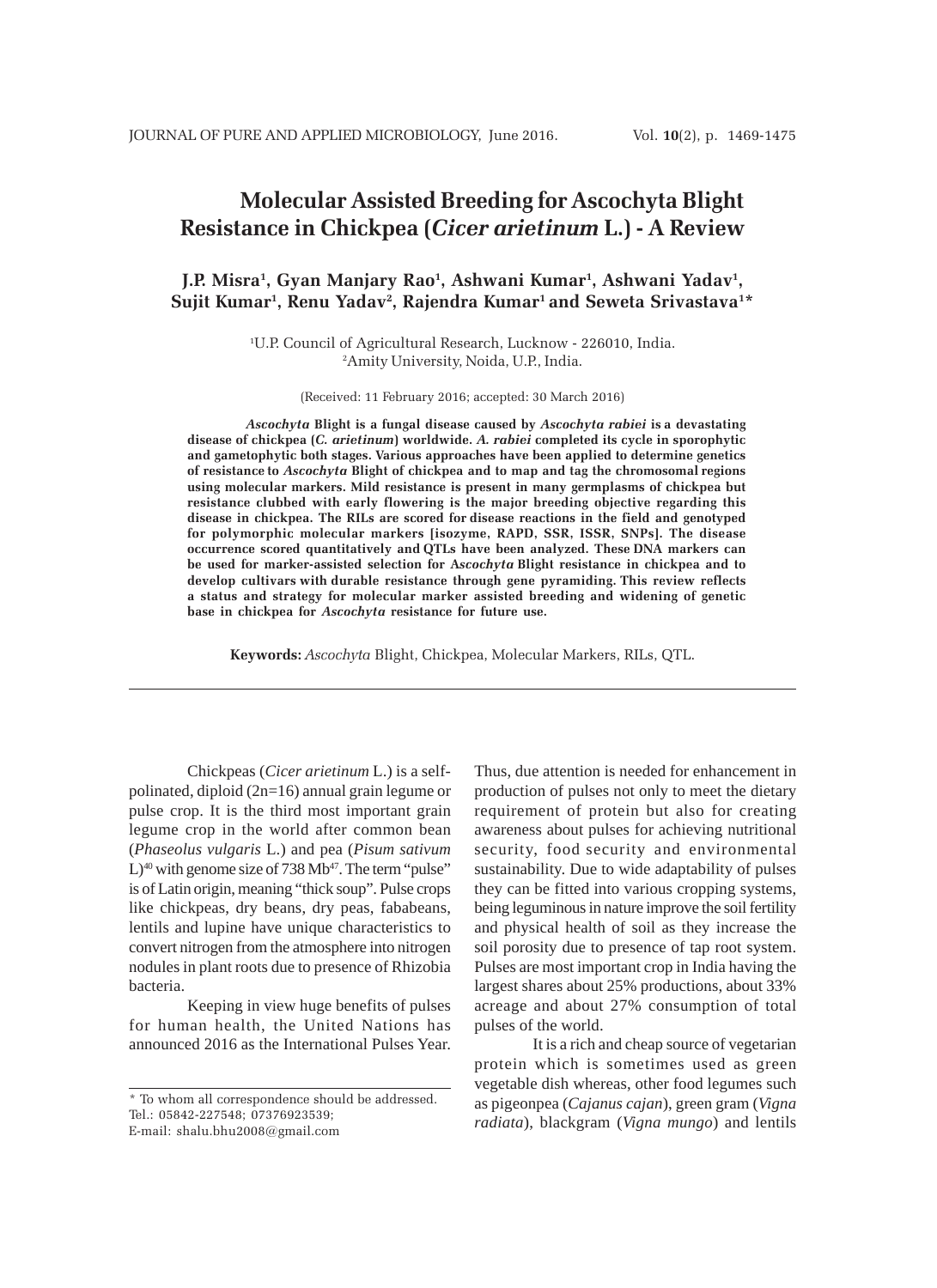(*Lens culinaris*) are essentially consumed after drying and preservation. Chickpea contains significant vitamins and minerals such as Ca, Mg, Zn, K, Fe, and phosphorus<sup>13,49,20,50,22,21</sup> and it is free from anti-nutritional factors so pulses are nutritionally more valuable and getting consumer preference for chickpea. Superior fiber content (12.0g) of chickpea make it a valuable crop over many crops and consumption of even smaller amounts of chickpea improves insulin secretion and controls blood sugar levels.

In 2013 the area of chickpea cultivation increased to 13.5 m ha but production remained at 13.1 MT (FAOSTAT 2015). 89.20% of the chickpea area and 84.47% of production was in Asia, whereas, the contribution of India was recorded as 67.4%<sup>9</sup>. Chickpea is also considered as poor man's meat as they play a significant role in the nutrition of the rural and urban poor in the developing world. Despite the economic importance of pulses chickpea productivity is low because of yield losses due to foliar and soil-borne fungal diseases *(Ascochyta* Blight*, Fusarium* wilt *and Botrytis* grey mould*)*, insect pests (*Helicoverpa* pod borer*)* and abiotic stresses such as drought, cold and salinity. Sources of resistance and tolerance to these constraints exist in the wild *Cicer* germplasm yet remain largely unused by conventional breeding programs<sup>5,16,24,36</sup>. However, *Ascochyta* Blight mainly occurs in north western plains due to favorable climatic conditions for the fungus, while *Fusarium* wilt is mostly restricted to central and southern parts of India<sup>8</sup>.

Among many diseases of chickpea crop, *Ascochyta* Blight is the most devastating threat, causing up to 100% yield lossin severely affected fields<sup>26</sup>. The occurrence of Ascochyta Blight has been reported in more than 40 countries across the world<sup>4</sup>. The causal organism of the disease is *Ascochyta rabiei* (Pass.) Labr. In Asia the disease has been spread in major chickpea growing countries like Bangladesh, China, India, Iran, Iraq, Israel, Jordan, Lebanon, Pakistan, Syria and Turkey<sup>30</sup>.

### **Etiology of fungus and symptoms of disease**

An enzyme cutinase *is secreted by Ascochyta rabiei* in the culture filtrate when it is induced by cutin or hydroxylated fatty acids. This cutinase is the main esterase in the culture fluids. The molecular weight of this has been reported as

J PURE APPL MICROBIO*,* **10**(2), JUNE 2016.

22 kD in SDS-PAGE and cleaved ester bonds of 3H-labelled cutin or p-nitrophenylbutyrate, which is highly active at 8.0 pH. As a serine esterase, cutinase is strongly inhibited by organophosphorous compounds and the most effective inhibitor 2,3,5-trichloropyridine-6-(Omethyl-O-n-butyl)-phosphateester+++ (MAT 9564) shows a Ki value of 0.8 nM. The cutinase gene was cloned from a genomic cosmid library by screening with two oligonucleotides directed against cutinase consensus peptides. The gene was subcloned to a 1.7 Kb SaII/HindIII-insert and sequenced.

The causal organism of *Ascochyta* Blight of chickpea exists in both stages as anamorph and a teleomorph. The anamorph, *A*. *rabiei*, is characterized by the formation of spherical or pearshaped black fruiting bodies called pycnidia (lifecycle of fungus fig.-1) which contains numerous hyaline unicellular and occasionally bicellular spores called as pycnidiospores or conidia, developed on short conidiophores embedded in a mucilaginous mass. Pycnidiospores are oval to oblong, straight, or slightly bent at one or both ends $27$ . The fungus may be grown readily on a variety of nutrient media, the best being chickpea meal dextrose agar. *A. rabiei* generally produces a pale cream colored myceliums in which pale brown to black pycnidia are immersed. Cultures are variable in texture, morphology and color. In culture isolates often produce a prevalence of unicellular conidia. Binucleate asci are cylindrical to subclavate surrounded by paraphyses and contain eight hyaline unequally season, which develops on infected over-wintering chickpea debris, followed by several asexual generations during the parasitic phase of the disease cycle.

The cutinase gene codes for a 223 amino acid protein with strong homology to other fungal cutinase sequences. The purified cutinase is encoded by a single copy gene $41$ . Resistance breeding relied on the use of screening technique in nurseries, where disease epidemics created by epiphytotic creation. With this approach, *Ascochyta* Blight resistance sources have been identified and many resistant cultivars have been developed before 2000<sup>33,25,37</sup>.

Symptoms of *Ascochyta* Blight can appear on complete aerial parts of the plant. Generally it is seed borne disease but can also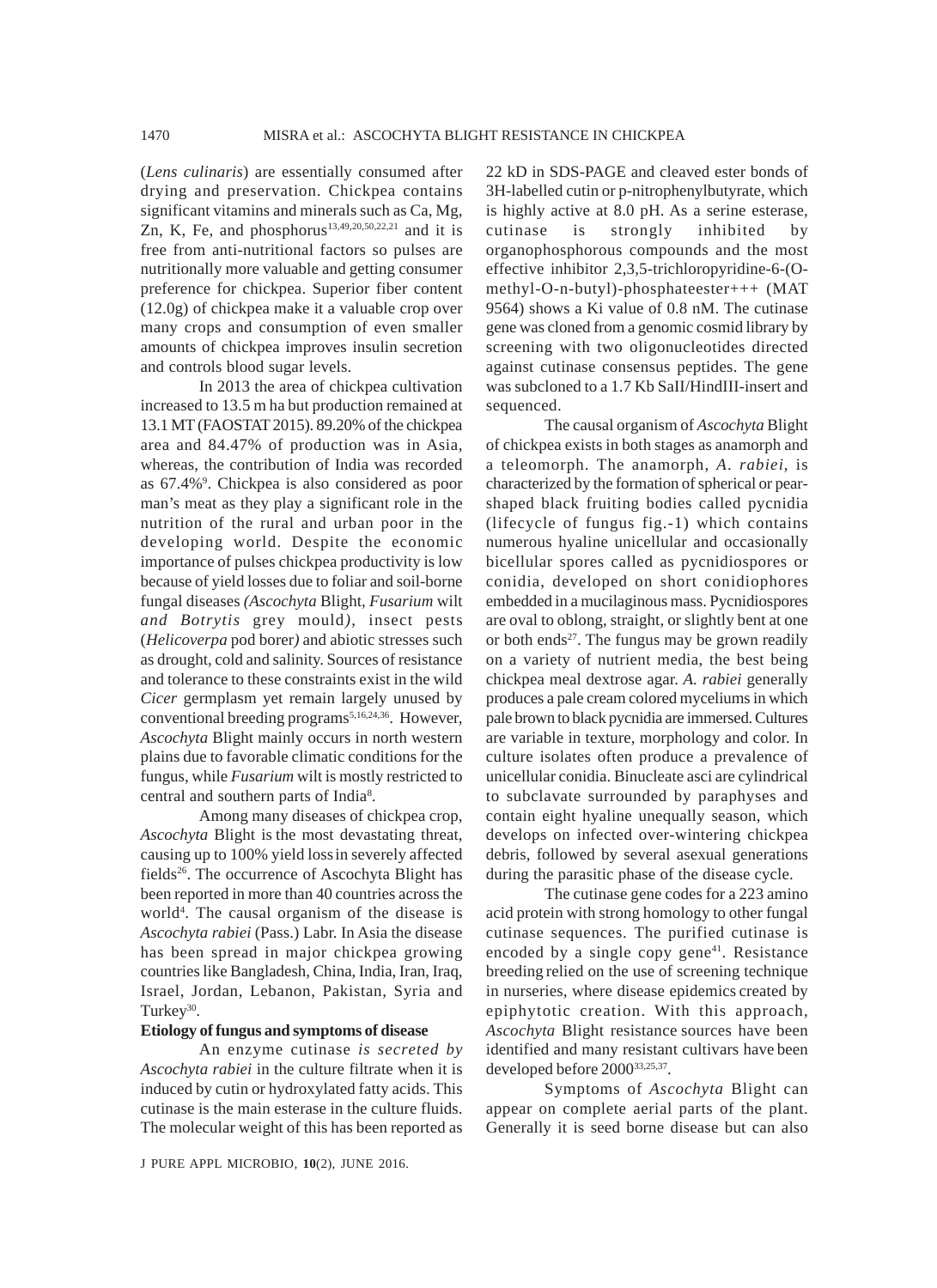spread through *debris*. In the field, disease can be easily observed at flowering and podding stage as patches of blighted plants. However, the disease can also appear at very early crop growth stage under favorable environmental conditions. The initial symptoms appear as water-soaked lesions on the upper leaves. Later, these lesions become dark brown spots and spread rapidly on aerial parts of the plant *i.e.,* leaves, petioles, flowers, pods, branches and stem. The spots on leaves and pods are circular, while on stem and branches are elongated. The apical twigs, branches and stem often show girdling, and the plant parts above the girdled portion are killed or break off even before drying.

## **Molecular Studies**

Efforts for introgression of resistance to the pathogen into Kabuli germplasm resulted in relatively late flowering germplasm. With the aim to explore the feasibility of combining earliness and resistance, various recombinant inbred lines



(RILs) derived from different Kabuli and Desi cultivars which have been evaluated under field conditions and genotyped with polymorphic markers. The identification of a locus linked with resistance and early flowering may account for the correlation observed between these traits<sup>17,23</sup>. Classical genetic studies of *Ascochyta* Blight resistance have advocated that the resistance was governed by single major gene<sup>38</sup>. Further findings indicated that resistance to *Ascochyta* Blight in chickpea was governed by more than one gene $24$ . In the year 2000, Tekeoglu *et al.* demonstrated that two complementary recessive genes conferred resistance in chickpea. However, the locations of the genes could not be confirmed. Since multiple genes appear to tune the resistance, knowledge of their genomic locations and linkage to molecular markers would facilitate gene transfer and pyramiding of the genes into acceptable genetic backgrounds through marker-assisted selection. Varshney *et al.*46 characterized 64 isolates of *Ascochyta rabiei* using AFLP and SSR markers and reported four distinct groups based on STRUCTURE analysis. Further, Kaur *et al*. 14 characterized *Ascochyta* Blight isolates and reported 10 pathotypes based on morphological variation. A large number of QTLs/genes for *Ascochyta* Blight resistance and markers flanking these QTLs have been reported, for instance QTLs for resistance to *Ascochyta* Blight using F2 populations<sup>1</sup> and recombinant inbred line populations $11$ .

Almost all types of molecular markers have been tested in chickpea including isozymes7,15, restriction fragment length polymorphism (RFLP)<sup>44</sup>, random amplified polymorphic DNA markers (RAPDs)<sup>12</sup>, amplified fragment length polymorphisms (AFLPs)<sup>28</sup>, Fig.1. Life cycle of A. rabiei sequence characterized amplified regions



in field of Chickpea at flowering

(a) *Ascochyta* Blight infected patches (b) Chickpeas stem and leaves with (c) Chickpeas pod with circular lesions lesions of *A*. blight of *A*. blight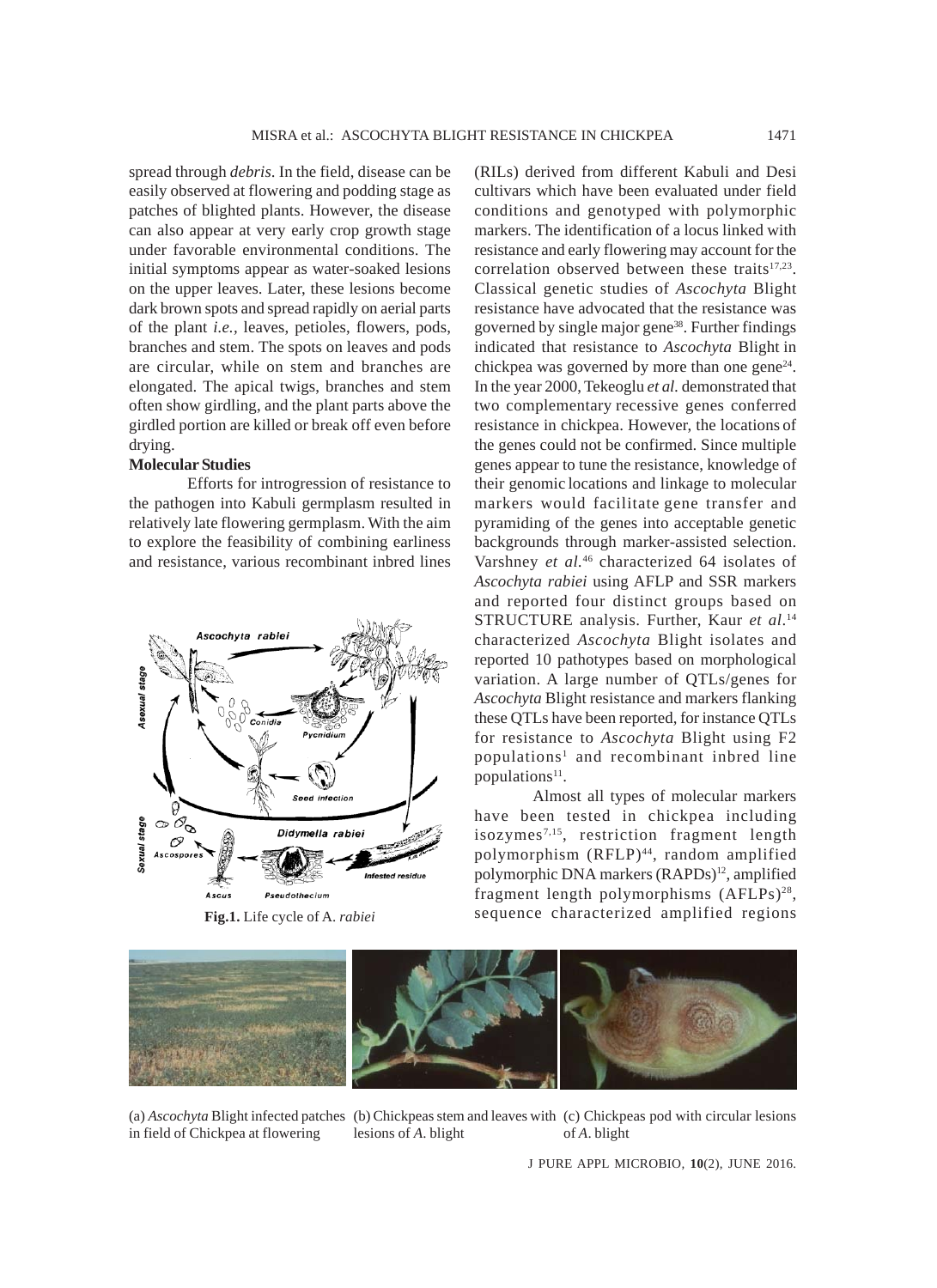$(SCARS)^{19}$ , inter-simple sequence repeat  $(ISSRs)^{12}$ , simple sequence repeat  $(STMS$  or  $SSR)$ <sup>18,29</sup>, resistance gene analogs  $(RGAs)^{10}$ , DNA amplification fingerprinting (DAF)<sup>2</sup> and expressed sequence tags  $(ESTs)^{31}$ . However, there is a low level of polymorphism detected in cultivated chickpea using isozyme/allozyme markers<sup>6,7</sup> and RFLP analysis<sup>44,45</sup>.

Plenty of polymorphism was achieved through SSR markers within the cultivars of *C. arietinum*43 and have been routinely utilized for creating genetic linkage maps $39,42,48$ . These SSR markers have also been used for integration of the different chickpea linkage groups derived from inter- and intra- specific crosses as reference points<sup>42,48,3</sup>. In general it has been observed that 30–50% of the chickpea SSR markers are polymorphic in any given breeding or intra-specific mapping population, so SSR markers are reported as preferential marker for marker assisted selection in many breeding programs. However, SSR motifs may evolve too rapidly to be valuable. In addition, markers shown to be tightly linked to target genes in interspecific mapping populations may lose their selective power when used in backcross programs based on interspecific derivatives. Thus, there is a need for the development and utilization of genebased markers.

The most important criteria for new molecular markers are high polymorphism, high reproducibility, detection of co-dominance polymorphism and suitability for rapid large-scale low cost screening. It has been reported by various workers that EST-based markers fulfill these criteria and since they are associated with the coding regions of the genome they also enhance molecular germplasm evaluation by capturing variation across transcribed regions and in genes of known function.

Using microarray technology and a set of chickpea (*Cicer arietinum* L.) unigenes, grasspea (*Lathyrus sativus* L.) expressed sequence tags (ESTs) and lentil (*Lens culinaris* Med.) resistance gene analogues, the *Ascochyta* Blight (*Ascochyta rabiei* (Pass.) L.) resistance response was studied in chickpea genotypes, including resistant, moderately resistant, susceptible and wild relative i.e. *Cicer echinospermum* L. The experimental system minimized environmental effects and was conducted in reference design, in

which samples from mock-inoculated controls acted as reference against post-inoculation samples.

It has been proved experimentally that the use of recombinant inbred lines instead of an  $F<sub>2</sub>$ population is advantageous for mapping *Ascochyta* Blight resistance genes because nearly homozygous lines are scored rather than individual heterozygous plants. There is little segregation within RILs and this is simplified more for scoring disease reactions. Seed sterilityis not a problem in the RILs although the lines are developedfrom an interspecific cross. Interspecific crosses (*C. arietinum* x *C. reticulatum*) were also used for mapping isozyme and DNA markers in chickpea7,15,35.

Considerable progress has been made in the last decade in understanding the *Ascochyta* Blight pathogen and its genetics of resistance in chickpea. Resistance to *Ascochyta* Blight has been found in chickpea and breeding for resistance is making progress by identifying new resistance genes. Molecular tools are being integrated with conventional breeding approaches to speed up the process of introgressing genes into chickpea elite genotypes. Molecular markers associated with major QTLs conferring resistance to *Ascochyta* Blight have been located on linkage maps, and these markers can be used for efficient pyramiding of the traits of interest. Efforts, therefore, need to continue to combine high levels of *Ascochyta* Blight resistance with other desirable traits for incorporation into future releases as promising cultivars of different market classes of chickpea in *Ascochyta* Blight-prone environments<sup>34</sup>.

#### **CONCLUSION**

Productivity in chickpea has became static in last decade therefore, efforts to break the plateau is urgent need which can be achieved through various crop improvement tools. *A*. Blight is a serious disease which can be managed with minor manipulations in crop husbandry practices like change in crop rotation, use of diseased free seeds and adoption of cleanliness practices. But incorporation of resistance genes is stable technique to tackle the problem of this disease.

Considerable progress has been made in the last decade in understanding the *Ascochyta*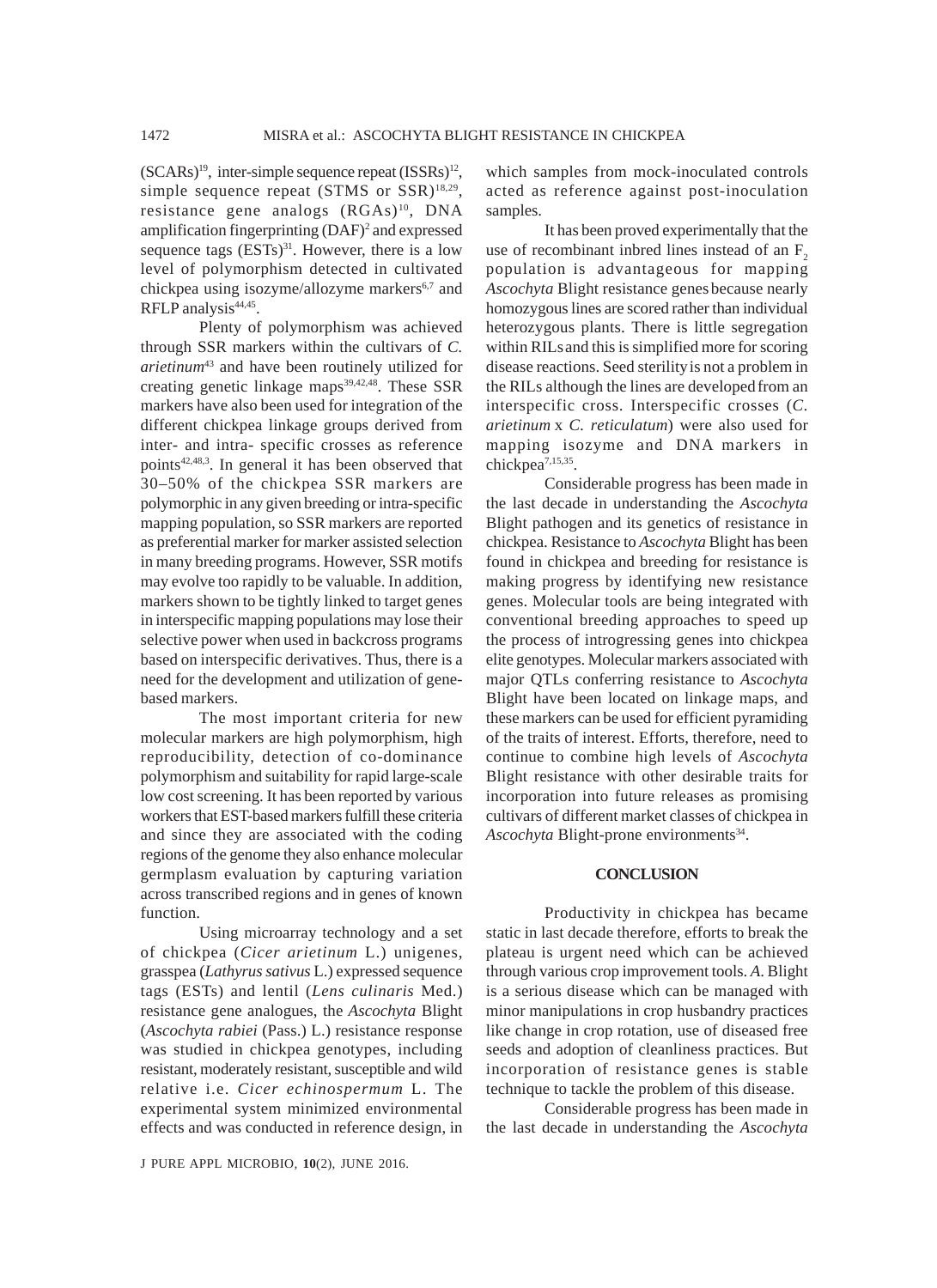Blight pathogen and its genetics for resistance in chickpea. Resistance to *Ascochyta* Blight is available in chickpea and breeding for resistance is progressive with identification of new resistance molecular markers/genes. Molecular tools are being integrated with conventional breeding approaches to speed up the process of introgression of loci/ genes into chickpea genotypes.

On the basis of technologies and methods available it is evident that;

- (i) *Ascochyta* Blight resistance of chickpea is quantitative in nature and governed by two major genes and
- (ii) Specific molecular markers and effective QTLs linked with A*scochyta* Blight resistance genes have been identified.
- (iii) Efforts have been made to develop *A*. Blight based Recombinant Inbred Lines (RILs) which can be exploited directly in marker assisted selection
- (iv) Various wild relatives are available having various degrees of resistance against the target disease which can be used in crop improvement programme directly or with distance hybridization.

#### **REFERENCES**

- 1. Aryamanesh, N., Nelson, M.N., Yan, G., Clarke, H. J., Siddique, K. H. M. Mapping a major gene for growth habit and QTLs for *Ascochyta blight* resistance and flowering time in a population between chickpea and *Cicer reticulatum*. *Euphytica,* 2010; **173**:307–319.
- 2. Benko-Iseppon, A.M., Winter, P., Huettel, B., Staginnus, C.M., Muehlbauer, F.J., Kahl, G. Molecular markers closely linked to fusarium resistance genes in chickpea show significant alignment to pathogenesis-related genes located on Arabidopsis chromosomes 1 and 5. *Theor Appl Genet,* 2003; **107**:379-386.
- 3. Bhardwaj, Juhi, Kumari, Nilima, Ford, Rebecca, Yadav, Renu, Choi, Insoo, Kumar, Rajendra. *In silico* development and validation of EST derived new SSR markers for drought tolerance in *Cicer arietinum* L. *Indian J. Genet*., 2014; **74**(2): 254- 256.
- 4. Bhardwaj, R., Sandhu, J.S., Kaur, L., Gupta, S.K., Gaur, P.M., Varshney, R.K. Genetics of Ascochyta blight resistance in chickpea. Euphytica, 2010; **171**, 337–343.
- 5. Erskine, W., Siddique, K., Khan, T., Cowling, W. Utilization of grain legume diversity.In *Plant genetic resourses of legumes in the*

*Mediterranean*. Edited by: Maxted N, Bennett SJ. Kluwer Academic, The Netherlands, 2001: 311-326.

- 6. Gaur, P.M., Slinkard, A.E. Genetic control and linkage relations of additional isozyme markers in chickpea. *Theor Appl Genet,* 1990; **80**:648- 656.
- 7. Gaur, P.M., Slinkard, A.E. Inheritance and linkage of isozyme codominant genes in chickpea. *J Hered.,* 1990; **81**:455-461.
- 8. Ghosh, R., Sharma, M., Rameshwar, T., Pande, S. Occurrence and distribution of chickpea diseases in central and southern parts of India. *Amer J Plant Sci*., 2013; **4**: 940–944.
- 9. Gowda- Laxmipathi, C. L. , Chaturvedi, Sushil K., Gaur, Pooran M., Sameer Kumar, C.V., Jukanti, Aravind K. GRSV Consulting Services, ICRISAT, IIPR, CAZRI, India Pulses research and development strategies for india. Pules Hand book 2015 : 17-18.
- 10. Hüttel, B., Santra, D., Muehlbauer, F., Kahl, G. Resistance gene analogues of chickpea (*Cicer arietinum* L.): isolation, genetic mapping and association with a Fusarium resistance gene cluster. *Theor Appl Genet.,* 2002; **105**:479-490.
- 11. Iruela, M., Rubio, J., Barro, F., Cubero, J.I., Millan, T., Gil, J. Detection of two quantitative trait loci for resistance to Ascochyta blight in an intra-specific cross of chickpea (Cicer arietinum L.): development of SCAR markers associated with resistance. *Theor Appl Genet.,* 2006; **112**:278–287.
- 12. Iruela, M., Rubio, J., Cubero, J. I., Gil, J., Millán, T. Phylogenetic analysis in the genus *Cicer* and cultivated chickpea using RAPD and ISSR markers. *Theor Appl Genet.,* 2002; **104**: 643- 651.
- 13. Jukanti, A. K., Gaur, P. M., Gowda, C.L.L. and Chibbar, R.N. (2012). Chickpea: nutritional properties and its benefits. *Br J Nutr*. **108**:S11– S26.
- 14. Kaur, L., Singh, V.P. , Sandhu, J. S. Characterization of Ascochyta rabiei isolates and evaluation of genotypic stability in chickpea. *Arch Phytopathol Plant Protect.,* 2012b; **45**:83– 89.
- 15. Kazan, K., Muehlbauer, F.J., Weeden, N.F., Ladizinsky, G. Inheritance and linkage relationships of morphological and isozyme loci in chickpea. *Theor Appl Genet,* 1993; **86**:417- 426.
- 16. Knight, E., Brinsmead, R., Fordyce, M., Wood, J., Kelly, A., Harden, S. Use of wild relative *Cicer echinospermum* in chickpea improvement. *Proceedings of the 12 th Australian Plant Breeding Conference. Perth Australia,* 2002; 150-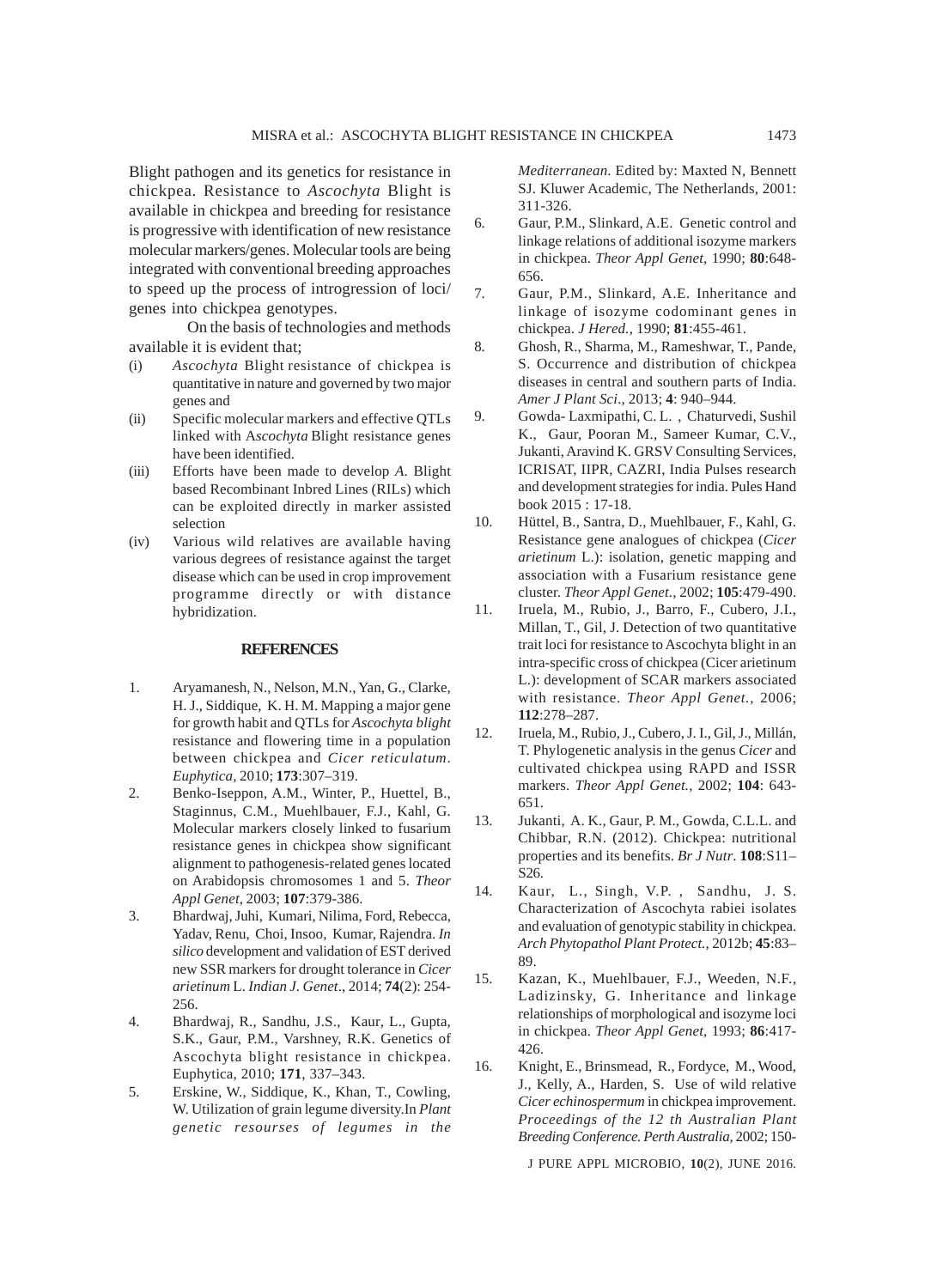154.

- 17. Lichtenzveig, J., Bonfil, D. J., Zhang, H. B., Shtienberg, D., Abbo, S. Mapping quantitative trait loci in chickpea associated with time to flowering and resistance to Didymella rabiei the causal agent of Ascochyta blight. Theor Appl Genet., 2006; **113**(7):1357-69.
- 18. Lichtenzveig, J., Scheuring, C., Dodge, J., Abbo, S., Zhang, H. B: Construction of BAC and BIBAC libraries and their applications for generation of SSR markers for genome analysis of chickpea, *Cicer arietinum* L. *Theor Appl Genet.,* 2005; **110**: 492-510.
- 19. Mayer, M.S., Tullu, A., Simon, C.J., Kumar, J., Kaiser, W.J., Kraft, J.M., Muehlbauer, F.J. Development of a DNA marker for *Fusarium* wilt resistance in chickpea. *Crop Sci.*, 1997; **37**: 1625–1629.
- 20. Misra, J.P., Abidi, A.B. Response of zinc sulphate doses on milling and cooking quality of hybrid rice varieties. *Prog. Agric*.,-*An Int J*., 2007; **8**: 224-230.
- 21. Misra, J.P., Gupta, A.K. Groundnut (*Arachis hypogaea* L.) var. Chitra response to phosphorus and sulphur. *Advances in Plant Sciences*, 2004; **17**(II): 737-739.
- 22. Misra, J.P., Abidi, A.B. Effect of zinc sulphate doses on yield and yield attributing characters of hybrid rice varieties. *Farm Science Journal*, 2006; **15**(I): 13-14.
- 23. Mittal, Neha, Saxena, R.S., Yadav, Renu, Bhardwaj, Juhi, Yadav, Neelam, Kumar, Ashwani, Yadav, Hemant, Kumar, Rajendra. Comparative quantitative gene expression analysis for salinity tolerant and susceptible varieties of chickpea. *Vegetos,* 2015; **28**(2): 103- 110.
- 24. Muehlbauer, F. J., Kaiser, W. J. Using host plant resistance to manage biotic stresses in cool season grain legumes. *Euphytica*, 1994; **73**:1-10.
- 25. Nene, Y. L. Reddy, M.V. Chickpea diseases and their control. In: Saxena MC, Singh KB (eds) The Chickpea. CABI, Oxon, (1987); pp 233– 270.
- 26. Nene, Y. L., A review of Ascochyta blight of chickpea (*Cicer arietinum* L.). In: Saxena M.C., Singh K.B., eds. Ascochyta blight and winter sowing of chickpea. The Hague, the Netherlands: Martinus Nijhoff/Dr. W. Junk Publisher, 1984:17-34.
- 27. Nene, Y.L. A review of Ascochyta blight of chickpea. *Trop. Pest Manag*. 1982; **28**: 61–70.
- 28. Nguyen, T.T., Taylor, P.W.J., Redden, R.J., Ford, R. Genetic diversity estimates in *Cicer* using AFLP analysis. *Plant Breeding*, 2004; **123**(2): 173–179.

- 29. Niroj, S. K., Bhumika, S., Bhatia, S. Isolation and characterization of a sequence-tagged microsatellite site markers in chickpea (*Cicer arietinum* L.). *Mol Ecol Notes,* 2003; **3**: 428- 430.
- 30. Pande, S., Siddique, K.H.M., Kishore, G.K., Bayaa, B., Gaur, P.M., Gowda, C.L.L.; Bretag, T.W., Crouch, J. H. Ascochyta blight of chickpea (Cicer arietinum L.): A review of biology, pathogenicity and disease management. *Aust. J. Agric. Res*., 2005; **56**: 317–332.
- 31. Pfaff, T., Kahl, G. Mapping of gene-specific markers on the genetic map of chickpea (*Cicer arietinum* L.). *Mol Genet Genomics,* 2003; **269**: 243-251.
- 32. Reddy, M.V., Singh, K. B. Exploitation of hostplant resistance in the management of Ascochyta blight and other diseases of chickpeas. In: Saxena M.C., Varma S., eds. Faba beans, Kabuli chickpeas and lentils in the 1980. Aleppo, Syria: ICARDA, 1983:139-151.
- 33. Reddy, M.V., Singh, K. B. Evaluation of world collection of chickpea germplasm accession of resistance to ascochyta blight. *Plant Dis*., 1984; **68**: 900-901.
- 34. Sharma, Mamta, Ghosh, Raju. An Update on Genetic Resistance of Chickpea to Ascochyta Blight. *Agronomy,* 2016; **6**(1): 18.
- 35. Simon, C. J., Muehlbauer, F. J. Construction of chickpea linkage map and its comparison with maps of pea and lentil. *J. Hered*., 1997; **88**: 115- 119.
- 36. Singh, K. B, Malhotra, R. S., Halila, H., Knight, E.J., Verma, M.M. Current status and future strategy in breeding chickpea for resistance to abiotic and biotic stresses. *Euphytica,* 1994; **73**:137-149.
- 37. Singh, K. B., Reddy, M.V. Improving chickpea yield by incorporating resistance to ascochyta blight. *Theor. Appl. Genet*., 1996; **92**: 509-515.
- 38. Taleei, A.; Kanouni, H.; Baum, M. Genetical analysis of ascochyta blight resistance in chickpea. In Bioscience and Biotechnology, Communications in Computer and Information Science; Slezak, D., Arsalan, T., *et al*, Eds. Springer-Verlag: Berlin, Germany, 2009.
- 39. Tekeoglu M, Rajesh N, Muehlbauer FJ: Integration of sequence tagged microsatellite sites to the chickpea genetic map. *Theor Appl Genet* 2002, **105**: 847-854.
- 40. Tekeoglu M., Santra D.K., Kaiser W.J., Muehlbauer F.J. Ascochyta blight resistance in three chickpea recombinant inbred line populations. *Crop Sci.*, 2000; **40**: 1251-1256.
- 41. Tenhaken R, Arnemann M, Köhler G, Barz W. Characterization and cloning of cutinase from